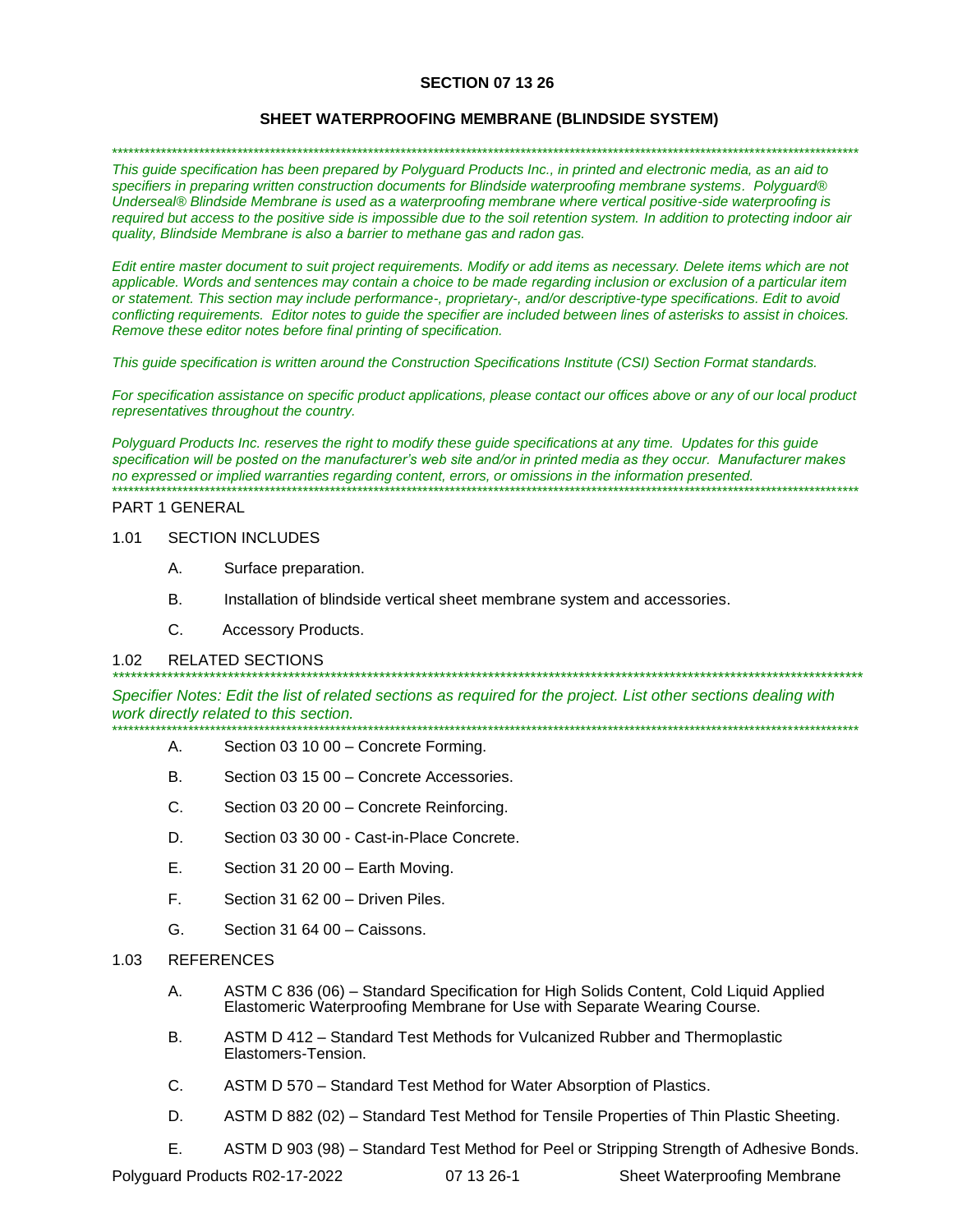- F. ASTM D 1000 Standard Test Methods for Pressure-Sensitive, Adhesive-Coated Tapes used for Electrical and Electronic Applications.
- G. ASTM D 1434 Test Method for Determining Gas Permeability Characteristics of Plastic Film and Sheeting.
- H. ASTM D 1876 Standard Test Method for Peel Resistance of Adhesives (T Peel Test).
- I. ASTM D 1970 (01) Standard Specification for Self-Adhering Polymer Modified Bituminous Sheet Materials Used as Steep Roofing Underlayment for Ice Dam Protection.
- J. ASTM D 4632 Standard Test Method for Grab Breaking Load and Elongation of Geotextiles.
- K. ASTM D 4716 (01) Test Method for Determining the (In plane) Flow Rate per Unit Width and Hydraulic Transmissivity of a Geosynthetic Using a Constant Head.
- L. ASTM D 5385(06) Standard Test Method for Hydrostatic Pressure Resistance of Waterproofing Membranes.
- M. ASTM D 6574 (00) Test Method for Determining the (In Plane) Hydraulic Transmissivity of a Geosynthetic by Radial Flow.
- N. ASTM E 96 (Method B) Standard Test Methods for Water Vapor Transmission of Materials.
- O. ASTM E 154 Standard Test Methods for Water Vapor Retarders Used in Contact with Earth Under Concrete Slabs, on Walls, or as Ground Cover.
- P. General Services Administration, Public Building Service: GSA-PBS-07115 Guide Specification for Elastomeric Waterproofing.
- Q. Radon Reduction Technology Laboratory Resistance to Permeance by Radioactive Radon Gas; Resistance to Diffusion by Radioactive Radon Gas.

#### 1.04 SUBMITTALS

- A. Product Data: Submit manufacturer's product data, installation instructions, use limitations and recommendations. Include certification of data indicating VOC (Volatile Organic Compound) content of all components of waterproofing system.
- B. Samples: Submit representative samples of the following for approval:
	- 1. Sheet membrane
	- 2. Fabric Tape and Accessories
	- 3. Prefabricated Drainage Composite
- C. Sustainable Design Submittals:
	- 1. Submit invoices and documentation from manufacturer of the amounts of materials and content for products specified.
	- 2. Submit invoices and documentation showing manufacturing locations and origins of materials for products manufactured and sourced within 500 miles of project site.
- D. LEED Submittal: Documentation of materials, recycled content and location of manufacturer.
	- 1. LEED Indoor Environmental Quality (IEQ) Credit 5 Indoor Chemical and Pollutant Source Control: Design to minimize and control the entry of pollutants into buildings and later cross-contamination of regularly occupied areas.
	- 2. LEED Innovation in Design (ID) Credit 1 The opportunity to achieve exceptional performance above the requirements set by the LEED Green Building Rating System and/or innovative performance in Green Building categories not specifically addressed by the LEED Green Building Rating System.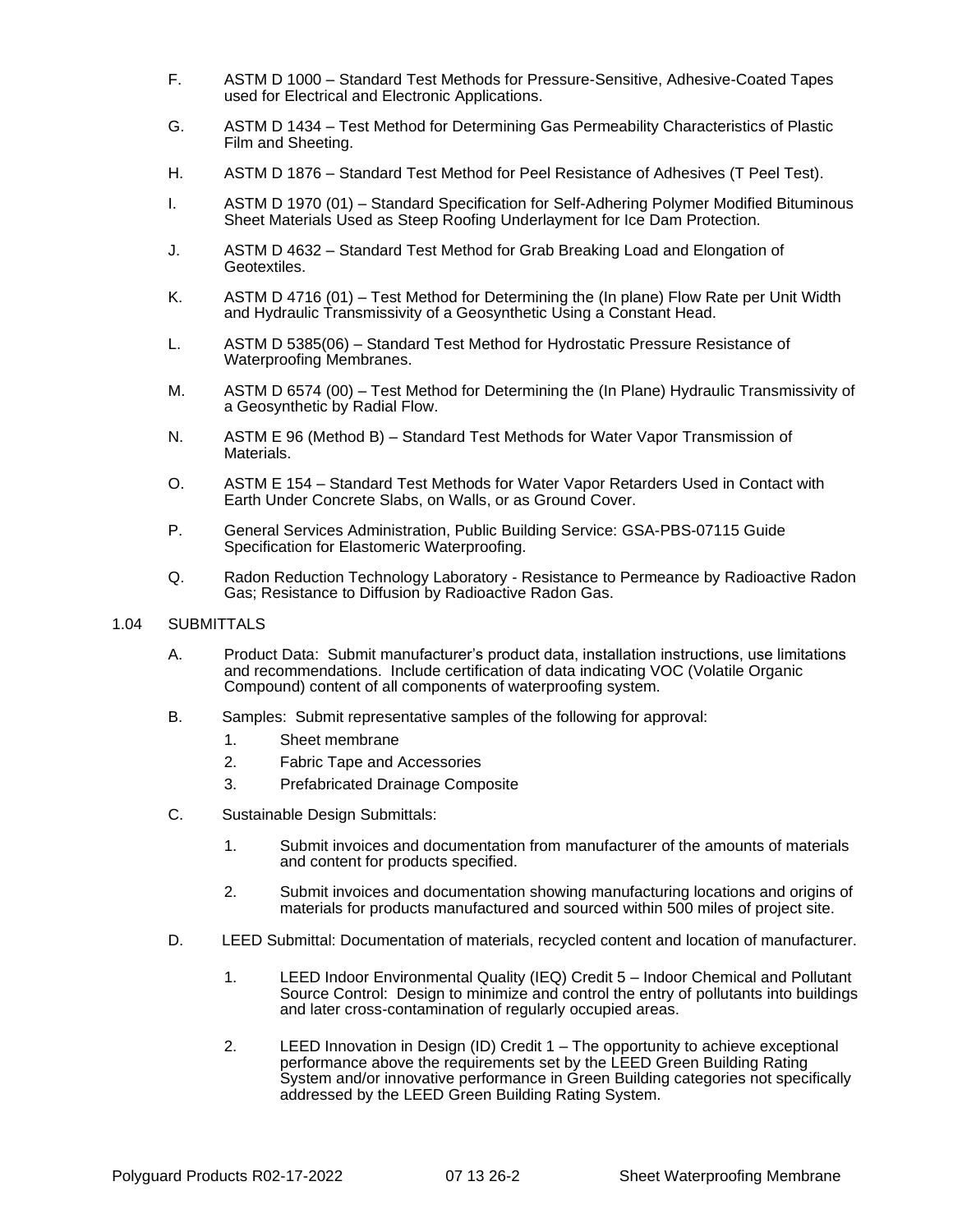- 3. LEED Materials & Resources (MR) Credit 2 Construction Waste Management: Provide documentation of reusable materials by weight and volume diverted back to manufacturing process or to appropriate sites.
- 4. LEED Materials & Resources (MR) Credit 5 Regional Materials: Provide documentation for cost of materials or products that have been extracted, harvested, or recovered and also manufactured within 500 miles of project site.
	- a. If only a portion of the materials or products is extracted, harvested, or recovered and manufactured locally, then only provide percentage by weight for credit value.
- 5. LEED Sustainable Site (SS) Credit 3 Brownfield Development: Provide documentation of materials that contribute to the redevelopment of a contaminated land site that has been defined as a Brownfield by a local, state or federal government agency.

# 1.05 QUALITY ASSURANCE

- A. Manufacturer Qualifications: Sheet Membrane Waterproofing Barrier System must be manufactured by a company with a minimum of ten (10) years of experience in the production and sales of membrane waterproofing materials.
- B. Applicator Qualifications: A firm having at least three (3) years of experience in applying these types of specified materials and specifically accepted in writing by the membrane system manufacturer.
- C. Materials: For each type of material required to complete the work of this section, provide primary materials which are the products of a single manufacturer.
- D. Pre-Application Conference: A pre-application conference shall be held to establish procedures and to review conditions, installation procedures and coordination with other related work. Meeting agenda shall include review of special details and flashing.
- E. Manufacturer's Representative: Arrange to have trained representative of the manufacturer on-site periodically to review installation procedures.

## 1.06 DELIVERY, STORAGE, AND HANDLING

- A. Deliver materials to site in manufacturer's original, unopened containers and packaging, with labels clearly identifying product name and manufacturer.
- B. Store materials in a clean, dry area in accordance with manufacturer's instructions.
- C. Store adhesives at temperatures of 40 $\degree$ F (5 $\degree$ C) and above to facilitate handling.
- D. Store membrane cartons on pallets.
- E. Do not store at temperatures above  $90^{\circ}$  F (32 $^{\circ}$ C) for extended periods.
- F. Keep away from sparks and flames.
- G. Completely cover when stored outside. Protect from rain.
- H. Protect materials during handling and application to prevent damage or contamination.
- I. Avoid use of products which contain tars, solvents, pitches, polysulfide polymers, or PVC materials that may come into contact with waterproofing membrane system.

#### 1.07 PROJECT CONDITIONS

- A. Perform work only when existing and forecasted weather conditions are within the limits established by the membrane manufacturer. Install Blindside Membrane when temperature is 25°F (-4°C) and rising.
- B. Proceed with installation only when substrate construction and preparation work is complete. Ensure that subsoil is approved by architect or geotechnical firm.
- C. Warn personnel against breathing of vapors and contact with skin and eyes; wear appropriate protective clothing and respiratory equipment.
- D. Keep flammable products away from spark or flame. Post "No Smoking" signs. Do not allow use of spark-producing equipment during application and until all vapors have dissipated.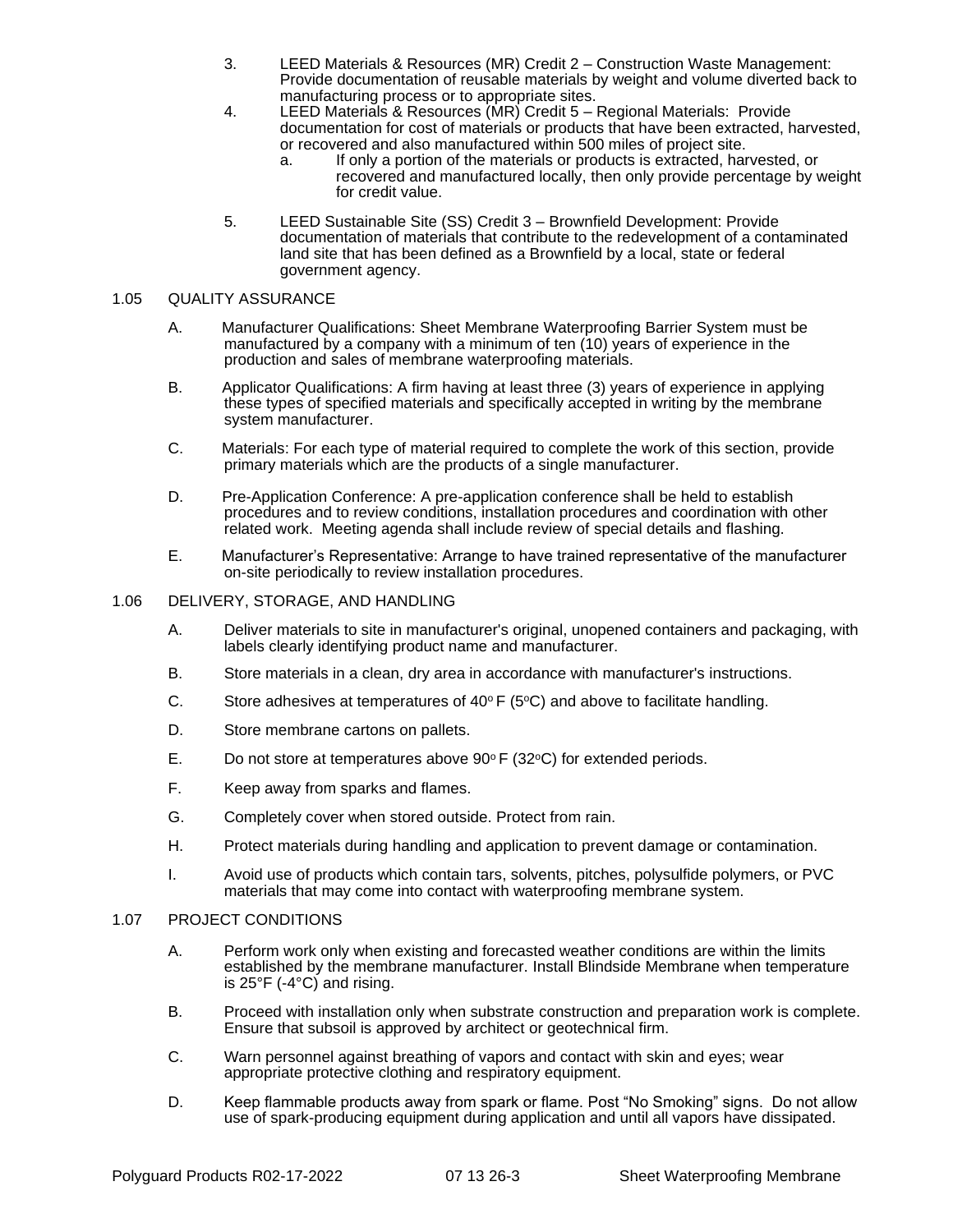E. Maintain work area in a neat and workmanlike condition. Remove empty cartons and rubbish from the site daily.

## 1.08 WARRANTY

A. Manufacturer warrants only that this product is free of defects, since many factors which affect the results obtained from this product are beyond our control; such as weather, workmanship, equipment utilized and prior condition of the substrate. We will replace, at no charge, proven defective product within twelve (12) months of purchase, provided it has been applied in accordance with our written directions for uses we recommended as suitable for this product. Proof of purchase must be provided. A five (5) year material or system warranty may be available upon request. Contact Polyguard Products, Inc. for further details.

### PART 2 PRODUCTS

#### 2.01 MANUFACTURER

A. Polyguard Products Inc. P.O. Box 755 Ennis, TX 75120-0755; Phone: (214) 515-5000; Email: [info@polyguard.com](mailto:info@polyguard.com)

#### 2.02 SYSTEM MATERIALS

A. High Density Blind Side Waterproofing: Shall be Polyguard Underseal® Blindside Waterproofing Membrane, a strong sheet membrane with a thick, cross-laminated, highdensity polyethylene (HDPE) backing, laminated to thick layer of proprietary waterproofing adhesive compound integrated into a nonwoven geotextile fabric. Total membrane thickness is factory controlled at 73 mils**.** 

PHYSICAL PROPERTIES

| <b>PROPERTY</b>                                                                | <b>TEST METHOD</b>                                                          | <b>TYPICAL VALUE</b>                                     |
|--------------------------------------------------------------------------------|-----------------------------------------------------------------------------|----------------------------------------------------------|
| <b>FILM COLOR</b>                                                              |                                                                             | <b>Black/White</b>                                       |
| <b>MEMBRANE THICKNESS</b>                                                      | <b>ASTM D 1000</b>                                                          | 73 mils                                                  |
| <b>TENSILE STRENGTH</b>                                                        | <b>ASTM D 4632</b>                                                          | 80 lb.                                                   |
| TENSILE STRENGTH, FILM                                                         | ASTM D412                                                                   | 4,250 psi                                                |
| HYDRAULIC TRANSMISSIVITY OF A GEOSYNTHETIC<br>USING A CONSTANT HEAD            | <b>ASTM D4716</b>                                                           | No measurable flow                                       |
| (IN PLANE) HYDRAULIC TRANSMISSIVITY OF A<br><b>GEOSYNTHETIC BY RADIAL FLOW</b> | <b>ASTM D 6574</b>                                                          | No water flow                                            |
| RESISTANCE TO FUNGI IN SOIL                                                    | GSA-PBS 07115 - 16 weeks                                                    | No effect                                                |
| RESISTANCE TO PERMEANCE BY METHANE GAS                                         | <b>ASTM D 1434</b><br>tested using 99.99% purity                            | 7.2 x 10-7 ft <sup>3</sup> /(ft <sup>2</sup> • hr • psi) |
| RESISTANCE TO RADIOACTIVE RADON GAS                                            | Radon Reduction Technology Laboratory<br>% reduction in radon gas diffusion | 97.10%                                                   |
| <b>LAP PEEL ADHESION</b>                                                       | <b>ASTM D 1876</b>                                                          | 9.02 lb./in.                                             |
| PUNCTURE RESISTANCE, MINIMUM                                                   | <b>ASTM E 154</b>                                                           | 217 lb.                                                  |
| RESISTANCE TO HYDROSTATIC HEAD, MINIMUM                                        | <b>ASTM D 5385</b>                                                          | 231 ft.                                                  |
| PEEL ADHESION TO CONCRETE                                                      | ASTM D 903                                                                  | 14.9 lb./in.                                             |
| ELONGATION - ULTIMATE FAILURE OF RUBBERIZED<br>ASPHALT COMPOUND                | ASTM D412                                                                   | >460%                                                    |
| WATER ABSORPTION, MAXIMUM                                                      | ASTM D 570                                                                  | 0.1%                                                     |
| <b>CRACK CYCLING</b>                                                           | ASTM C 836 Tested @-15°F                                                    | No effect                                                |
| <b>LOW TEMPERATURE FLEXIBILITY</b>                                             | <b>ASTM D 1970</b><br>180° bend over 1" mandrel at -20°F (-29°C)            | No effect                                                |
| BREAKING STRENGTH OF 1" WIDTH SAMPLE<br>POLYETHYLENE GEOMEMBRANE LAYER         | ASTM D 882                                                                  | 6500 PSI                                                 |
| PERMEANCE TO WATER VAPOR TRANSMISSION,<br><b>MAXIMUM</b>                       | ASTM E 96 Method B                                                          | 0.01 perms                                               |

#### 2.03 SYSTEM ACCESSORIES

- A. Surface Primer Roller-Grade Adhesive:
	- 1. Polyguard® 650 LT Liquid Adhesive: A rubber-based, tacky adhesive which is specifically formulated to provide excellent adhesion.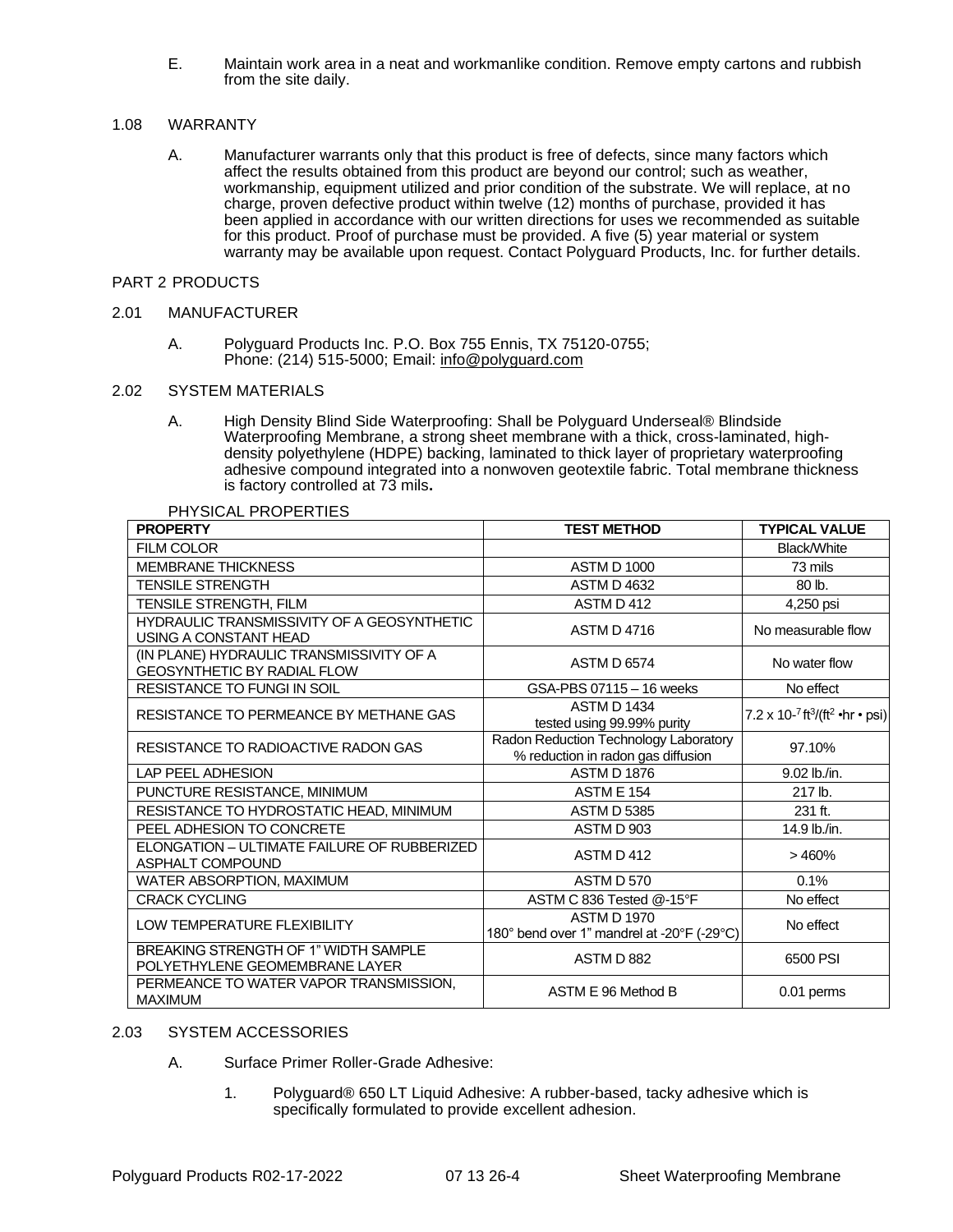- 2. Polyguard® California Sealant: A rubber-based sealant which is specifically formulated to provide excellent adhesion. The VOC (Volatile Organic Compound) content meets the South Coast Air Quality Management District regulations established under the February 1, 1991 version of Rule 1168 ©) (2) Adhesion and Sealant Applications. California Sealant is classified as an Architectural Sealant Primer Porous, with VOC of 527 g/L. Current SCAQMD regulations for this type sealant primer are 775 g/L.
- B. Fabric Tape:
	- 1. Polyguard® Fabric Tape: A rubberized asphalt waterproofing membrane laminated to polypropylene fabric backing. The membrane is wound onto a disposable silicone treated release sheet to prevent the membrane from sticking onto itself while in the roll. Polyguard® Fabric Tape is used around pipe penetrations with an annular space of pipe through opening exceeding 1/2", end laps and for patching damaged areas.
- C. Liquid Membrane:
	- 1. Polyguard® LM-95 Liquid Membrane: A two-component, asphalt-modified, urethane.
- D. Detail Sealant:
	- 1. Polyguard® Detail Sealant PW™: A Single-component, STPE, 100% solid moisturecured, elastomeric sealant. It is an environmentally-friendly, non-isocyanate product that replaces silicone and urethane sealants. It is also a low VOC / HAPS-free, coldapplied, self-adhesive, elastomeric sealant. *\*Detail Sealant PW™ is only to be used for top termination for Fabric Tape and Endlaps.*
- E. Detail Adhesive Tape:
	- 1. Polyguard® 606 Tape: High-strength, double-sided tape comprised of rubberized asphalt. The tape is supplied in rolls and utilizes both Kraft paper and plastic film release sheets which are removed prior to application.
- F. Tie Back Cover:
	- 1. Polyguard® Poly Cover: Pre-formed dome shape tie back cover made with heavyduty, high impact ABS plastic. It is designed to cover protruding tie back bolts less than 6" in height in lagging and retention walls.
- G. Corner Boots:
	- 1. Polyguard® US Inside Corner Boot: 60-mil combination of rubberized asphalt bonded to polyethylene. The adhesive surface is covered with a release liner which will be removed prior to application on an inside corner to reinforce and seal corners of the Blindside Membrane.
	- 2. Polyguard® US Outside Corner Boot: 60-mil combination of rubberized asphalt bonded to polyethylene. The adhesive surface is covered with a release liner which will be removed prior to application on an outside corner to reinforce and seal corners of the Blindside Membrane.
	- 3. Polyguard® US Pit Top Corner Boot: 60-mil combination of rubberized asphalt bonded to polyethylene. The adhesive surface is covered with a release liner which will be removed prior to application on all corners to reinforce and seal corners of the Blindside Membrane.
- H. Drainage Mats:
	- 1. Polyguard® Polyflow® 15 Vertical Drainage Mat: Two-part, prefabricated geocomposite drain consisting of a formed polymeric core covered on one side with polymeric filter fabric. The fabric allows water to pass into the drain core while restricting the movement of soil particles which might clog the core. The core allows the water to flow to designated drainage exits.
	- 2. Polyguard® Polyflow® 15P Vertical Drainage Mat: Three-part, prefabricated geocomposite drain consisting of a formed polymeric core covered on one side with polymeric filter fabric with a built-in Polymeric film protection layer for use as required by the manufacturer of some waterproofing materials in order to be a compatible protection layer.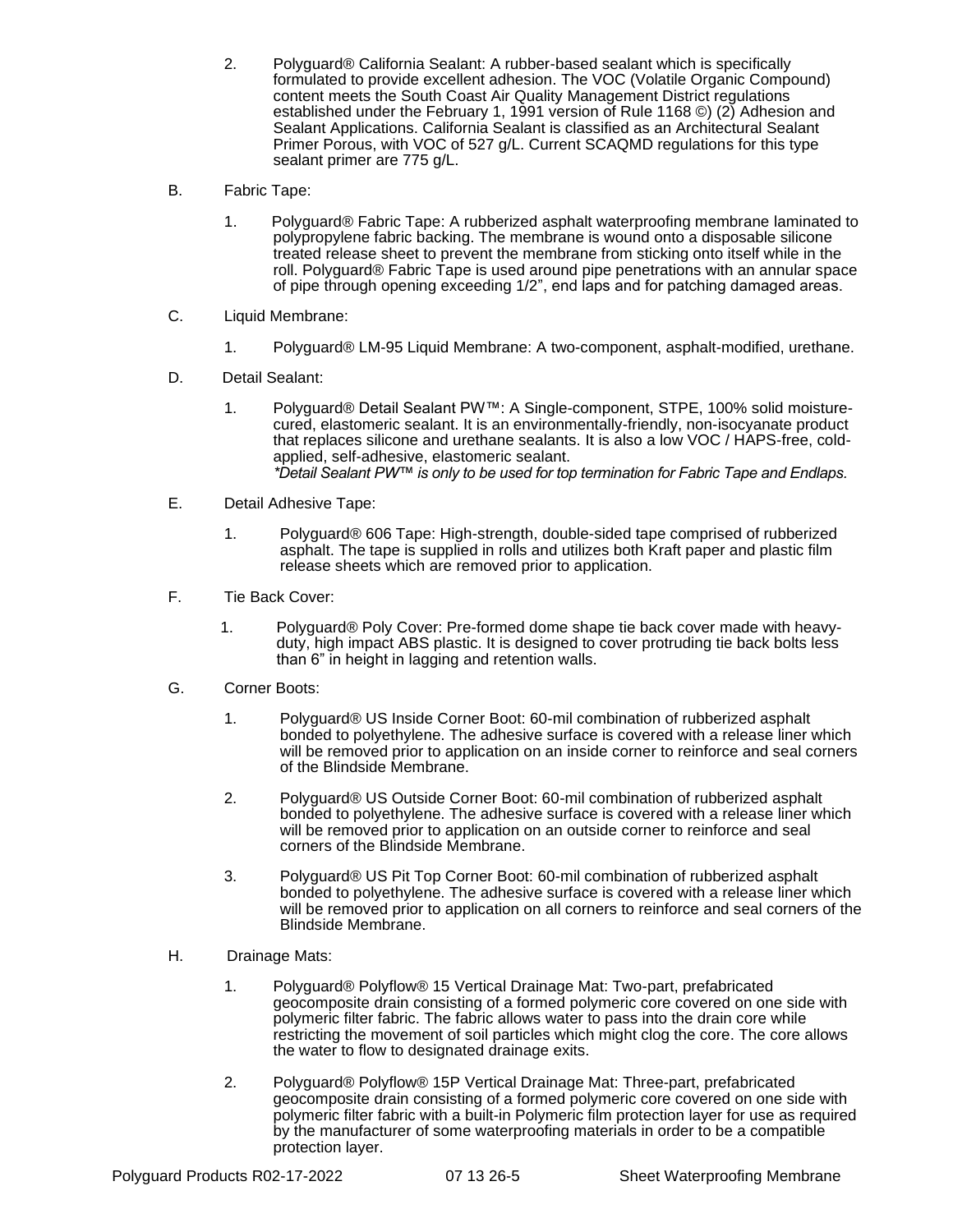3. Polyguard® Totalflow™: Totalflow is a combination of our Polyguard sheet drain products with our unique Totalflow™ product. In the Totalflow™ system, the sheet drain performs its normal function of water collection, while the Totalflow™ section provides both water collection and a high-profile section allowing for high-capacity water flow to designated drainage exits.

# PART 3 EXECUTION

## 3.01 EXAMINATION

A. Examine surfaces to receive sheet membrane. Notify General Contractor if surfaces are not acceptable. Do not begin surface preparation or application until unacceptable conditions have been corrected.

# 3.02 SURFACE CONSIDERATIONS

- A. Wood Lagging With Steel Piles.
	- 1. Make sure all lagging boards are installed flush and inline within 1/2-inch.
	- 2. Repair damaged/missing lagging boards with concrete grout, treated wood, or both.
	- 3. Fill or cover all gaps between lagging boards exceeding 2-inches using concrete grout or plywood.
	- 4. If lagging boards are placed interior to the steel pile, then any gaps between the ends of the boards which exceed 2 inches should be covered with plywood, then secure or grout behind for stability.
	- 5. In applications where the lagging wall will be excavated to expose the I-Beam for removal, a cement board must be placed over the I-Beam extending 1-foot on both sides of the I-Beam prior to the installation of the drainboard and Blindside Membrane.
- B. Steel Sheet Piling
	- 1. If the membrane is to be in continuous contact with the profile of the sheet piling, all sharp protrusions must be first addressed or removed.
	- 2. If waterproofing will span the sheet pilings, place 3/4-inch plywood across the void and mechanically anchor into place every 12-inches O.C. Fill void behind plywood with sand.
- C. Caisson
	- 1. Surface of augured piers should be relatively smooth to install directly against piers. However, the groove between each pier has to be filled with concrete grout and all sharp protrusions addressed or removed.
- D. Shotcrete with Concrete and Chemically Stabilized Earth:
	- 1. Remove all sharp protrusions and fill all voids with concrete grout. The concrete surface profile should be between CSP-3 and CSP-8.
- E. Slurry Wall
	- 1. Clean off all mud and dirt.
	- 2. Remove all sharp protrusions and fill all voids with concrete grout.

## 3.03 SURFACE PREPARATION

- A. Complete the retention system per project specifications.
- B. Remove objects that could penetrate the membrane, such as nails and concrete fins. Also look for any gaps larger than 2-inches between timber lagging and any change in plane which would result in bridging.
- C. Never place the membrane in standing water.
- D. Provide a dry surface prior to application.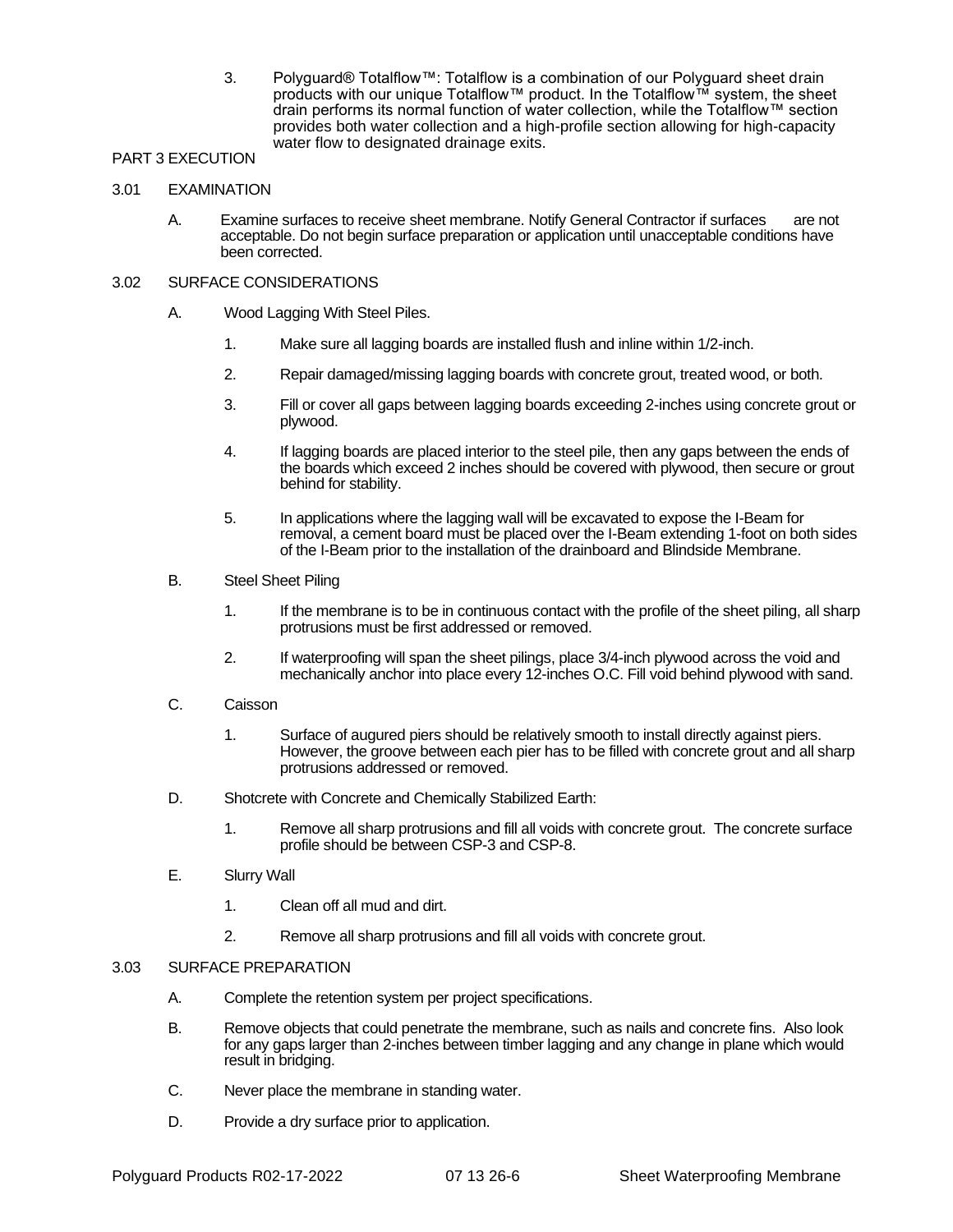### 3.04 APPLICATION

- A. Drainage Board Installation:
	- 1. Drainage board should be applied vertically. Apply drainage board with fabric to lagging, caisson, shotcrete, slurry seal or steel piling walls. Bring drainage board over the top of the surface to be waterproofed and securely tack the drainage board to the top. On lagging walls cut holes in the drainboard where the lag bolts are extending out of the wood lagging into the drainage board.
	- 2. Butt drainboard together at side and end seams.
- B. Membrane Installation Vertical Surfaces (Typical):
	- 1. Apply waterproofing membrane with the high-density backing to the drainage board.
	- 2. Install Blindside Membrane when temperatures are 25°F (-4°C) and rising.
	- 3. Application up to 20 feet should be done by applying pins with washers every 12 inches across the top lagging thru the membrane and drainage board, allowing the membrane to hang down the wall.
	- 4. For applications over 20 feet, contact the manufacturer for recommendations.
	- 5. Provide vertical wall terminations to protect the sheet membrane for critical future tie-in to other products, or for protection from trade damage. Review Polyguard's published details for critical detailing procedures at all top terminations.
	- 6. Side laps are furnished with edge trim of 4-foot. Apply powder-actuated fasteners every 16-to-24 inches and 1 inch in from the outside edge to secure membrane to wall. Prior to side lap application, remove any debris and dust on the polyethylene backing, clean the backing with 30% Isopropyl Alcohol, and then apply to the edge trim. Finish the seal by rolling with a laminate-type roller to obtain full adhesion.
	- 7. Prime end laps, and on adjoining sheets, with a minimum 6-inch heavy coat of 650 LT Liquid Adhesive or California Sealant at a coverage rate of 50 – 75 sq. ft. per gallon. Allow this adhesive to dry (until tacky) before membrane application. Install a reverse shingle lap with the Blindside Membrane on the vertical wall; at a maximum 4-inch and a minimum 3-inch overlap. Center and place a 12-inch wide piece of Fabric Tape over the primed seam area. Apply even pressure with a roller to obtain full adhesion.
	- 8. If the annular gap between the rough opening and the pipe, bolt, or other penetration is 1/2-inch diameter or less, apply liquid adhesive to the fabric side of the surrounding field course of Blindside Membrane. Then apply a minimum 3/4-inch cant (fillet) of LM-95 Liquid Membrane, around the pipe penetration extending a minimum of 3 inches onto both the prepared fabric side of the Blindside Membrane field course and the penetrating item. Allow the LM-95 Liquid Membrane to cure for 2 hours.
	- 9. If the annular gap between the rough opening and the pipe, bolt, or penetration exceeds 1/2-inch diameter, apply a patch of Blindside Membrane tight around the penetrating item with a minimum distance of 6 inches onto the surrounding field course of Blindside Membrane. Then seal with LM-95 Liquid Membrane a minimum 3/4-inch cant (fillet) extending onto the Blindside Membrane skirt and the penetrating item a minimum distance of 3 inches. Then apply a heavy coat (approximately  $50 - 75$  sq. ft. per gallon) of Polyguard® 650 LT Liquid Adhesive or Polyguard® California Sealant onto the fabric side of the Blindside Membrane patch extending 6 inches onto the field coating of Blindside Membrane. Next apply a patch of Polyguard® Fabric Tape around the termination edges of the Blindside Membrane patch. Press or roll the patch firmly to obtain full adhesion to the field coating of Blindside Membrane. Apply another coat of Polyguard® 650 LT Liquid Adhesive or Polyguard® California Sealant to the Polyguard® Fabric Tape patch edges and apply liquid membrane at Fabric Tape edge terminations.
	- 10. Visually inspect membrane prior to pouring of concrete for any punctures/damage.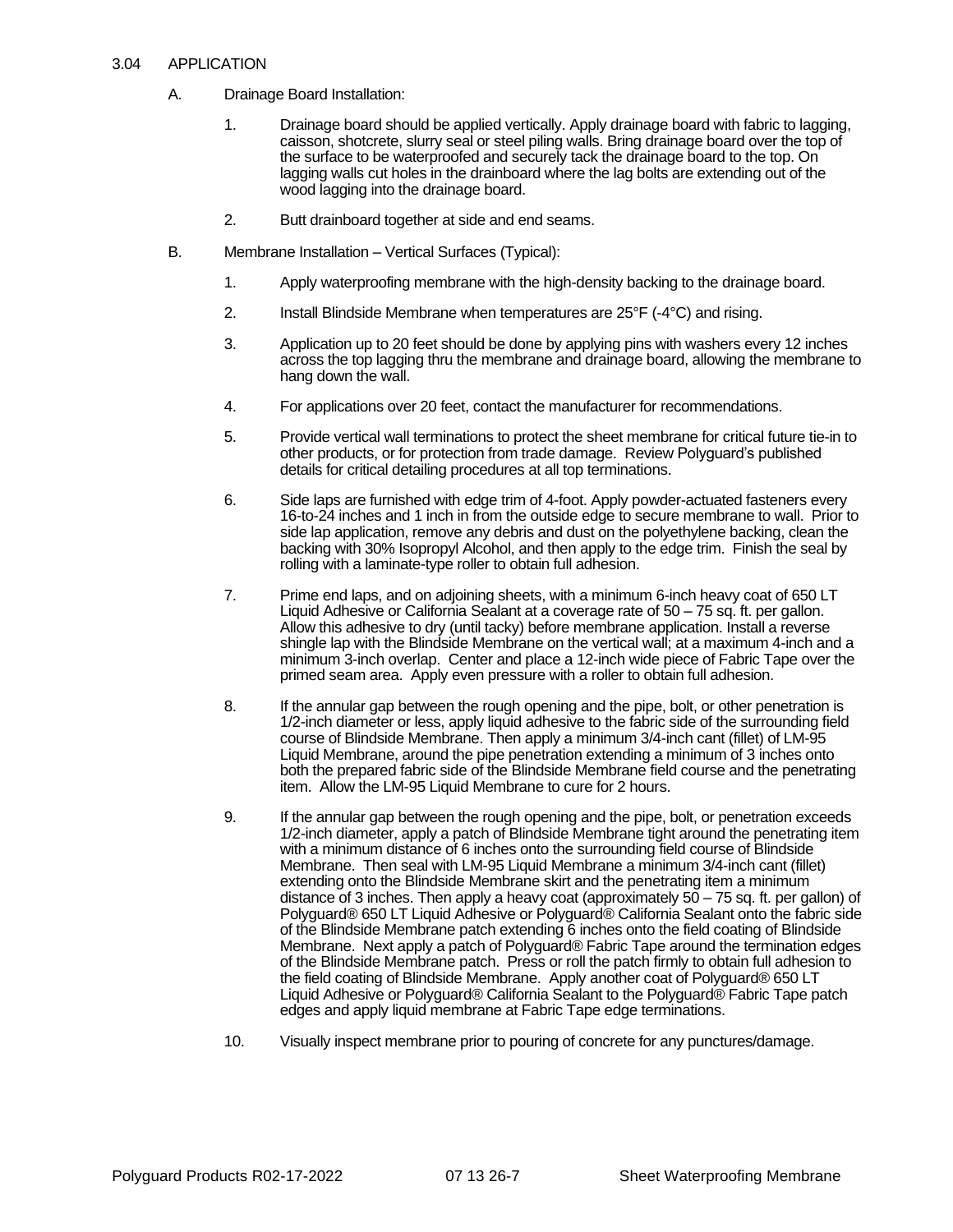- 11. Repair damaged Blindside Membrane areas by applying Polyguard® 650 LT Liquid Adhesive or Polyguard® California Sealant at a rate of 50 -75 sq. ft. per gallon to the fabric side of the Blindside Membrane and apply LM-95 a minimum of 3 inches in each direction. Next, apply Polyguard® 650 LT Liquid Adhesive or Polyguard® California Sealant at a rate of 50 -75 sq. ft. per gallon over the Liquid Membrane and the Blindside Membrane field course to a minimum 6 inches in all directions from the damaged area. Apply a Polyguard Fabric Tape patch a minimum 6 inches larger than damaged area in all directions.
- C. Termination Bar
	- 1. (Optional) Secure at top of wall fastening every 7" O.C.
- D. Membrane Installation Horizontal Surfaces: Horizontal application shall be in accordance with manufacturer's instructions.
	- 1. Install Blindside Membrane when temperatures are 25°F (-4°C) and rising.
	- 2. Unroll waterproofing membrane with longest dimension parallel to direction of pour.
	- 3. Place double-thick, high-strength, cross-laminated polyethylene backing to the soil and fabric to the concrete.
	- 4. Apply the (required) preformed inside and outside corner boots prior to the application of the Blindside Membrane according to manufacturer's details and specifications.
	- 5. Seal the Blindside Membrane to foundation walls or footers.
	- 6. Overlap side seams using the four (4) inch edge trim seal. Clean polyethylene backing of waterproofing barrier membrane prior to application on the four (4) inch edge seal with 30% Isopropyl Alcohol.
	- 7. End laps should be overlapped a minimum of three (3) inches, maximum of four (4) inches, and addressed by applying a coat of liquid adhesive approximately 50 - 75 sq. ft. per gallon to fabric side of waterproofing barrier membrane and placing adjacent sheet on top. Roll to assure full adhesion.
	- 8. After application of end lap use liquid adhesive to prime seam and apply a twelve (12) inch piece of Fabric Tape centered over seam to seal extend out six (6) inches past side laps – roll with laminate roller.
	- 9. Pipe surface should be cleaned and roughened with sandpaper or a wire brush to insure adequate adhesion.
	- 10. If the annular space of pipe through an opening is 1/2-inch or less, apply 650 LT Liquid Adhesive or California Sealant to the fabric side of Blindside Membrane at a rate of 50 – 75 sq. ft. per gallon. Apply a cant/fillet with a min. 3/4-inch face of LM-95 extending onto the fabric side of the Blindside Membrane and onto the pipe a minimum of 6-inch.

Note: If pipes or penetrations are in tight clusters and a more flowable detailing liquid is required LM-85 SSL should be used, refer to US 16 Detail.

11. If the annular space of pipe through an opening exceeds 1/2-inch, a patch of Blindside Membrane is required to close the gap. The size of the patch should extend a minimum 6-inch in all directions from the patch area onto surrounding membrane. Seal the edges of the patch to existing membrane with Fabric Tape installed over Blindside Membrane with 650 LT Liquid Adhesive or California Sealant at a rate of 50 – 75 sq. ft. per gallon. While the 650 LT Liquid Adhesive or California Sealant is still tacky, seal the pipe with the LM-95. Apply a cant/ fillet with a min. 3/4 inch face of LM-95 extending onto the fabric side of the Blindside Membrane and onto the pipe a minimum of 3-inch. Allow LM-95 a minimum of 2 hours to cure.

Note: If pipes or penetrations are in tight clusters and a more flowable detailing liquid is required LM-85 SSL should be used, refer to US 16 Detail.